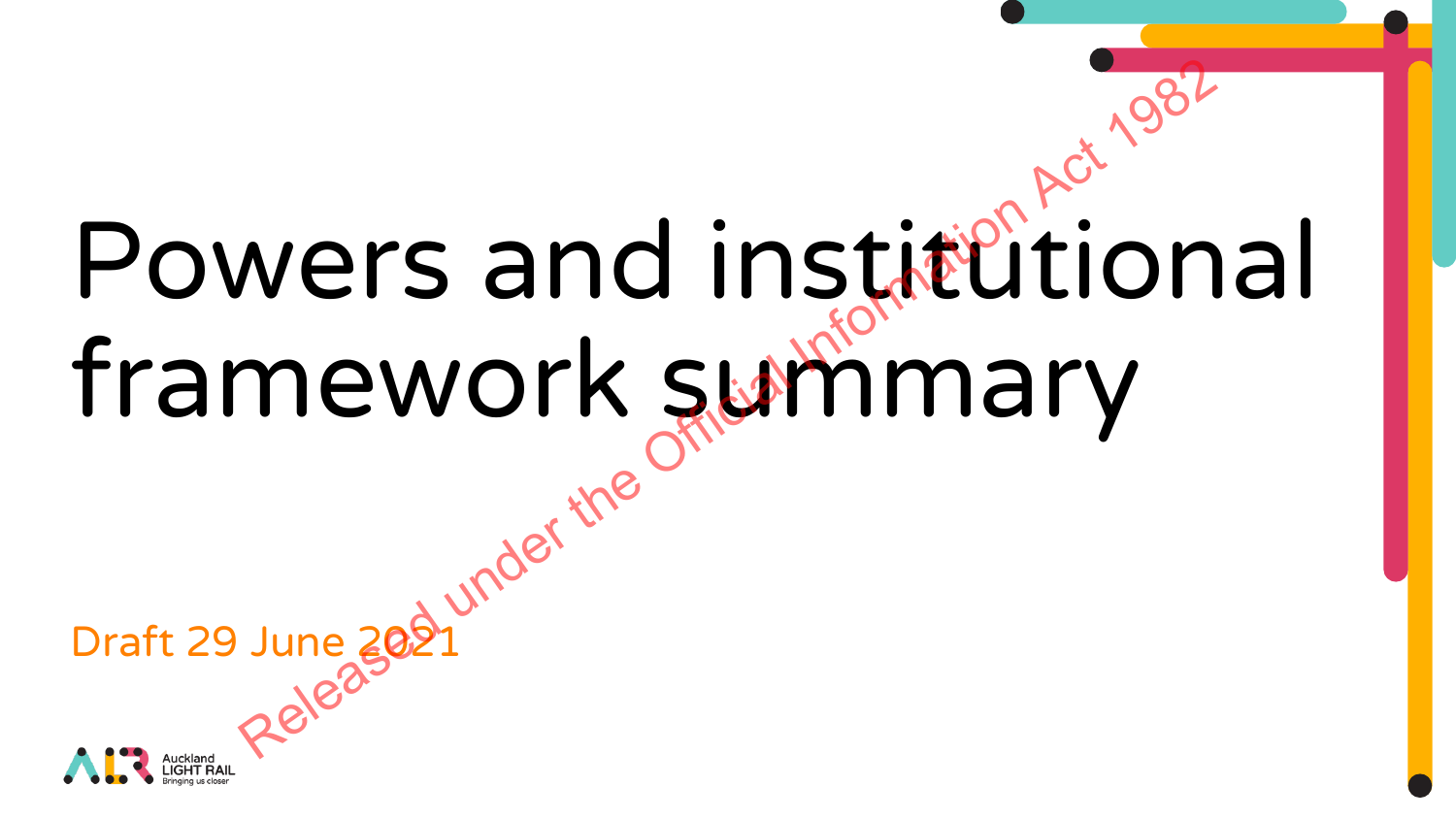### Introduction

### **Objectives**

Cabinet has tasked the Establishment Unit to confirm the form of the public service delivery entity (DE) to deliver the ALR project

A key task in recommending the form of the DE is to identify and analyse the powers that may need to be exercised to support the ALR project

For the purposes of the review the analysis is divided into the five key ALR project tasks

The analysis also presents the required legal powers in the context of the existing institutional arrangements and discusses ability/risks to transfer/obtain powers outside of existing arrangements **EXAMPLE SEVERAGE UNDER ACTION ACTION**<br>
The Establishment Unit to confirm the form of the<br>
mending the force it Alta project Tasks<br>
mending the form of the OE is to identify and analyse<br>
mending the concerning<br>
mending the

Analysis based on Chapman Tripp advice and other supporting information supplied by WK and AT

**ALR Project Tasks**

- Planning and consenting
- 2. Procurement and build
- **3.** Operations and maintenance
	- 4. Funding and financing
- 5. Urban development

### **Exclusions**

Excludes matters relating to rail and safety legislation and powers

Excludes considerations from planned RMA reforms

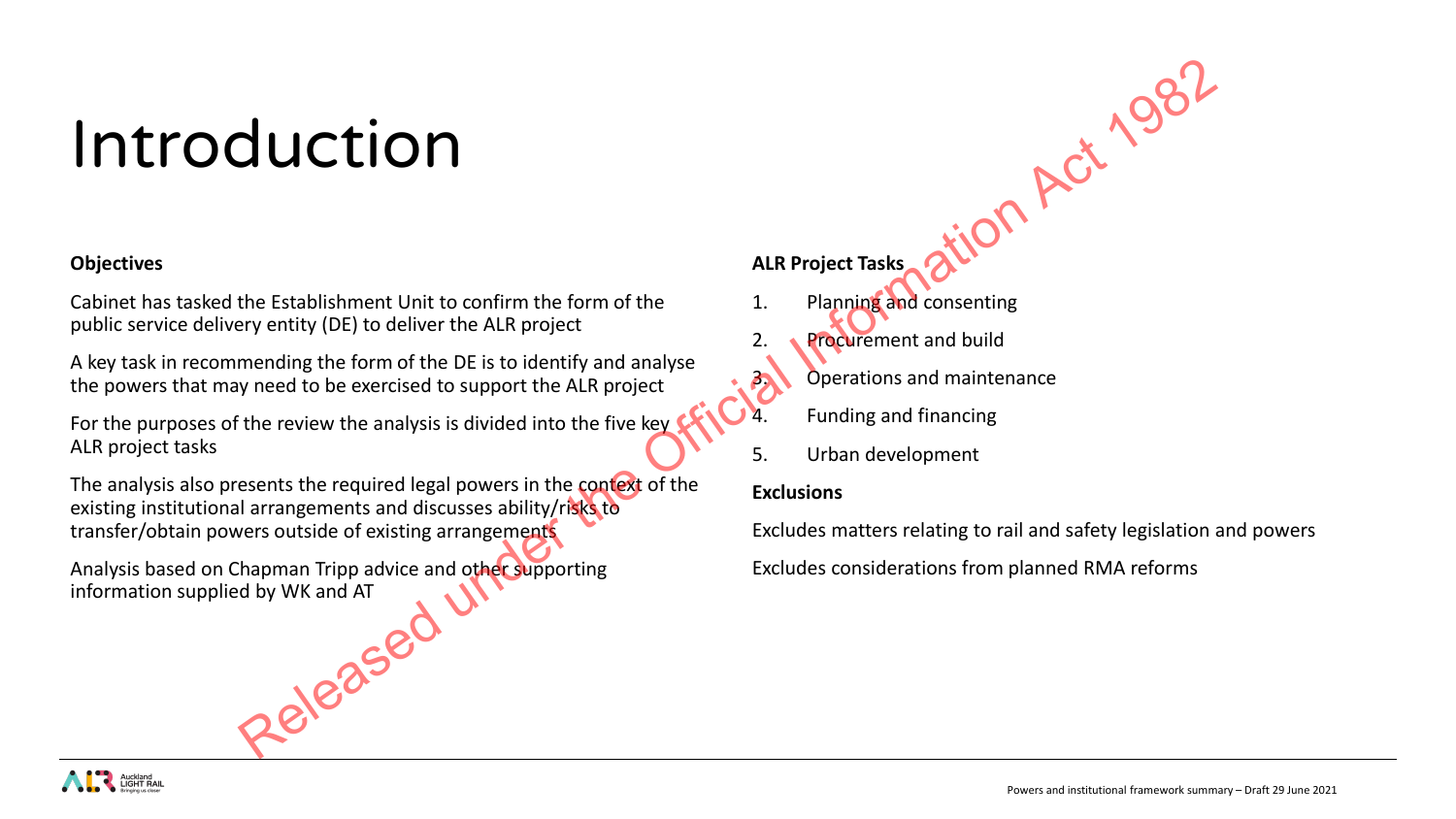# Planning and consenting I The Commute of the Act Community of Equal and the Community of Equal contains and the Community of the Community of the Community of the Community of the Community of the Community of the Community of the Community of the

### **Planning**

AT is the statutory decision-maker responsible for planning and consulting on public transport services in Auckland region

AT responsible for preparing and updating the Auckland Regional Public Transport Plan (RPTP) which guides the design and delivery of public transport services, information and infrastructure in Auckland region.

Process of developing and modifying RLTP and RPTP is subject to statutory public consultation requirements

AT is the RCA and has control of the road corridor and has power to make and enforce bylaws

### **Designations**

DE required to be a requiring authority (RA) to submit NORs

WK and CRLL are RAs for certain purposes but not currently for light rail.

AT is a RA for the purposes of activities in the Auckland transport system which Council has financial responsibility

AT has a designation for Dominion Rd (1614) which anticipates light rail

### **Analysis**

AT is required to be involved in the design of network and route planning to ensure light rail services will be optimally integrated into the broader regional public transport network

AT will need to include the light rail services in the Auckland RPTP

AT may be able to submit the required NORs and seek to transfer designations to the DE or another party in limited circumstances

DE could apply to Minister for Environment to become RA as a network utility operator for both transport and urban development activities

Significant TOD activities anticipated by a designation could increase risk of legal challenges with consequent timing and cost issues

Dominion Road designation provides precedent for multi-modal 'packaged approach' for transport activities, but TOD activities could complicate process

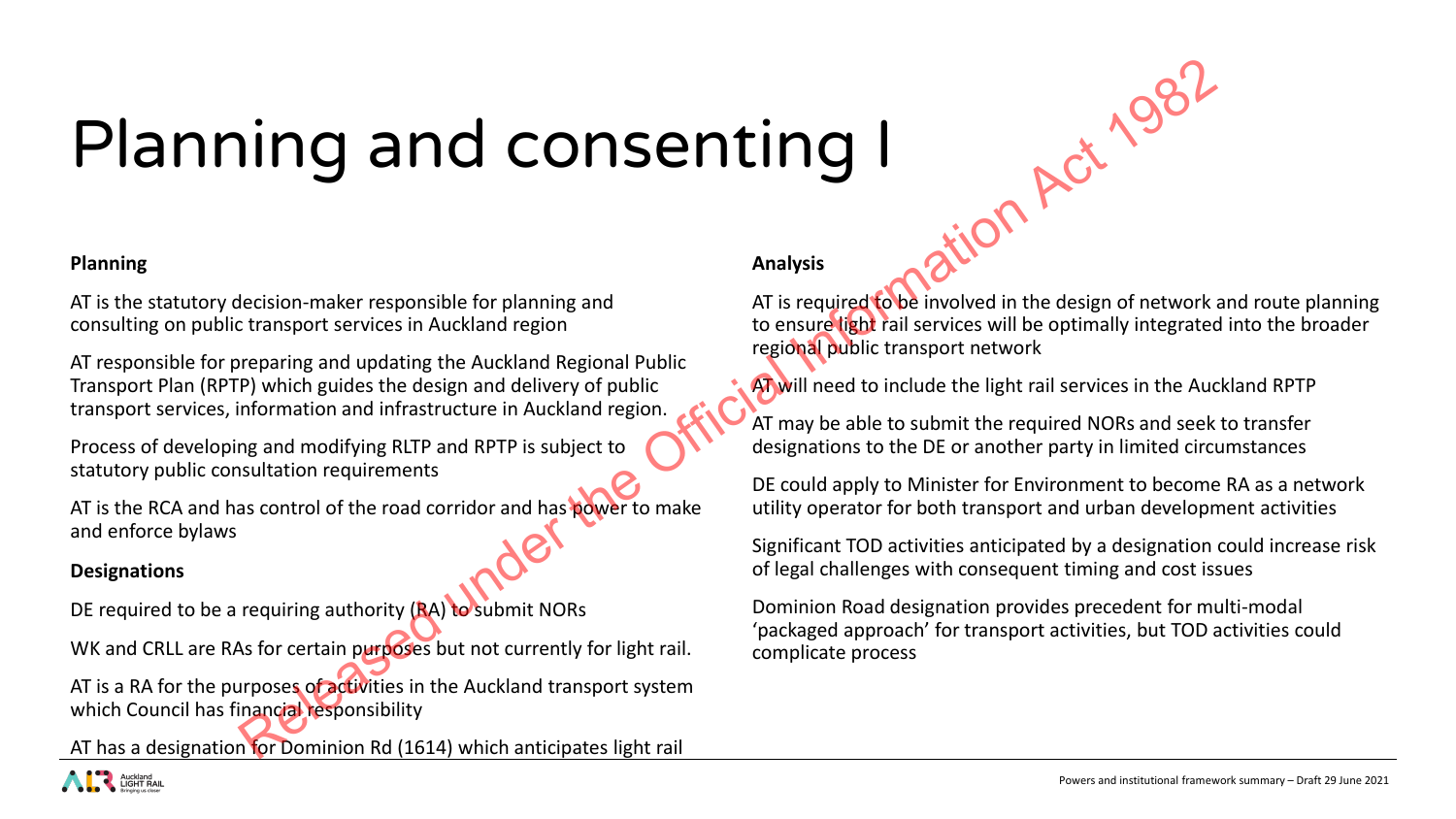# Planning and consenting II **EXERCTS AND CONSENTING III**<br>
Analysis<br>
Analysis<br>
Analysis<br>
As (Scelar and government)<br>
Analysis<br>
As assessing of What constitutes public works needs<br>
Ski (Cocal and government)<br>
The Cali and government)<br>
The Cali and com

### **Land acquisition**

A local authority can acquire land by agreement or compulsion under PWA for public works (local and government)

RA may apply to Minister of Lands to compulsorily acquire lands for public works under PWA

Land obtained under PWA s23 may not be transferred to third party without potentially triggering offer back provisions under s40

Local authority may transfer land to SPV obtained under PWA s23 but subject to offer back provisions if no longer required for public works

PWA s224 provides for local authority, KO and WK to compulsorily acquire land for undertakings of both national and local importance

Land acquired under s224 may not be subject to offer back provisions

### **Consenting**

Any person may apply for a resource consent or plan change

### **Analysis**

An assessment of what constitutes public works needs to be made on case-by-case basis to comply with PWA conditions

Objections to compulsory acquisitions of land are likely, with consequential cost and timing risk implications

Acquisition of land using PWA for TOD likely to raise a number of risks and could strand assets in DE

Guidance required on what public works would meet test of both national and local importance

CRLL generally relied on AT/AC to acquire land for transport and TOD

Resource consents and plan changes are granted by relevant local authority and subject to the relevant statutory tests

Minister of Environment may 'call in' the proposal by directing a Board of Inquiry or Environment Court to decide on the proposal

Must meet statutory considerations for a 'proposal of national significance' and 'call in' approach may undermine social license

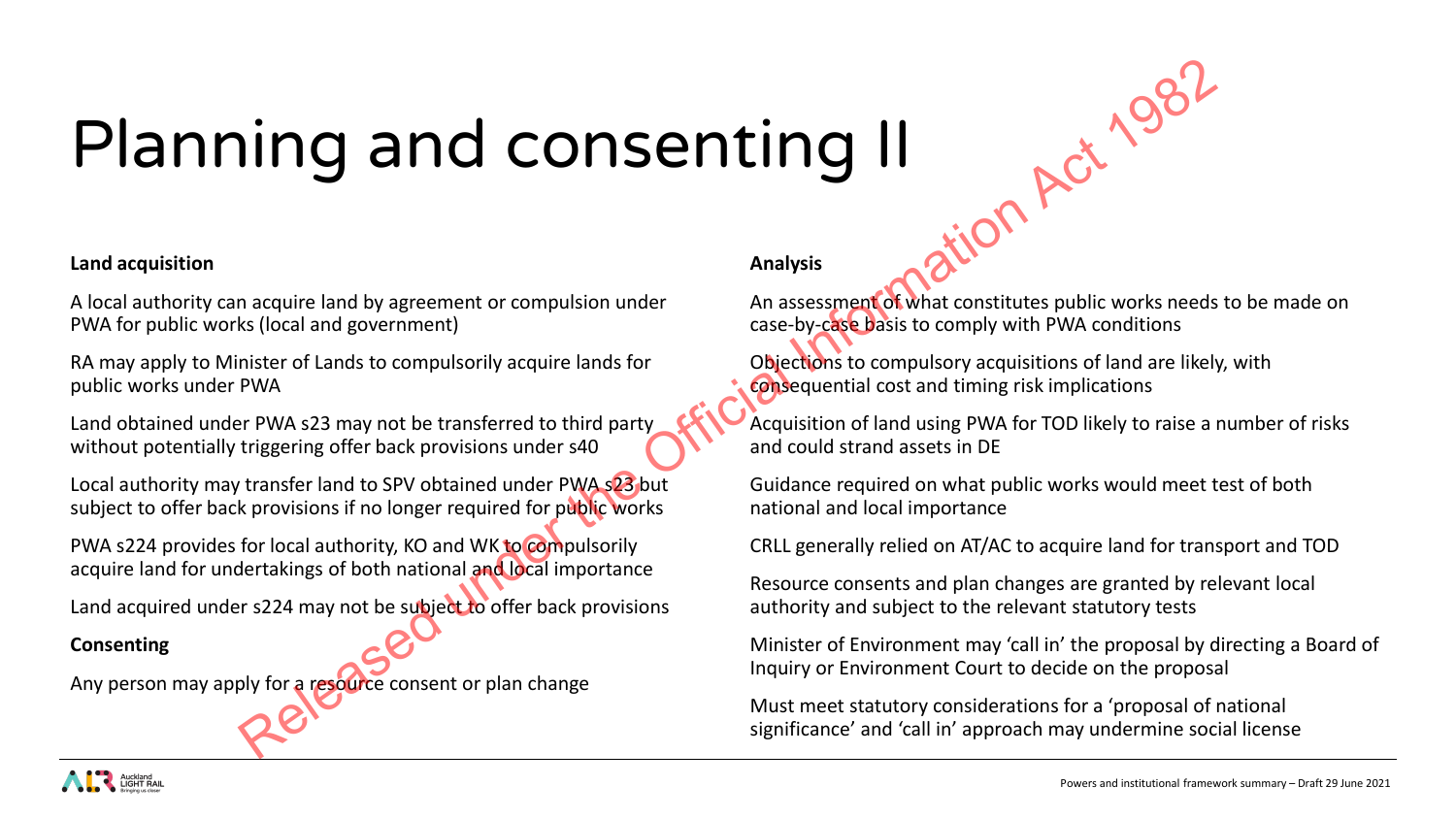# Operations and maintenance I **EXAM SURFERENT CONSECT AND SURFERENT CONSECT AND SURFERENT CONSECT AND SURFERENT CONSECT AND SURFERENT CONSECT AND SURFERENT CONSECT AND SURFERENT CONSECT AND DESCRIPTION OF A CHANGE CHANGE OF A CHANGE OF A CHANGE CONSECT**

### **Public Transport Services**

AT is the statutory decision-maker responsible for procuring and contracting public transport services in the Auckland region

All public transport services other than exempt services (unsubsidised) in the Auckland region must be provided on contract with AT

WK as the main transport funder and regulator does not directly provide public transport services

### **Procurement**

Procurement processes for public transport are determined by the PTOM and AT and approved by  $WK$  – the procurement authority

Procurement services must be designed to encourage competition and efficiency

### **Analysis**

AT required to specify and control operations through requirements for DE (and contracted parties) to meet its scope and service requirements for public transport services

AT has statutory responsibility to specify location of light rail stops, the service route, frequency and hours of operation, and on the integration with wider public transport network, such as bus routes and stops

Light rail operator would be required to integrate and support wider AT public transport information, ticketing, fare, and customer systems and comply with brand guidelines

AT could contract for public transport services with the DE (as principal contractor) who could then subcontract with an operator following an approved procurement process

An assessment may be required to understand whether WK could be a party to an entity that provides public transport services noting the Crown Entities Act s112 provides for amendments to WK's functions

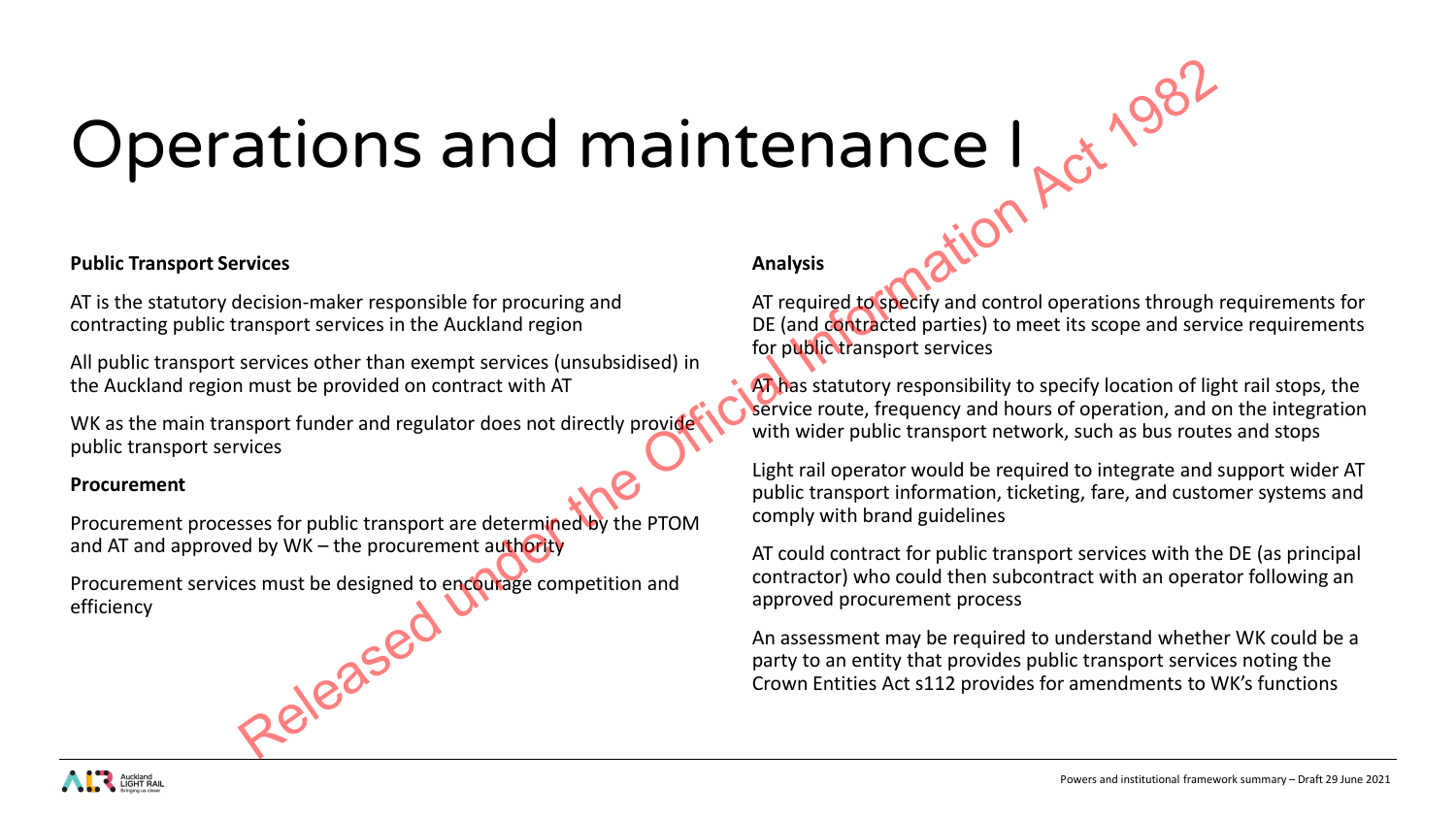# Operations and maintenance II all infrastructure – including line and stations can be analysis<br>all infrastructure – including line and stations can be related by to this counter information and controlling<br>of the Official Information and one of the Con

### **Ownership**

Ownership of light rail infrastructure – including line and stations can be held by any entity

Substantial sections of track, lines and power infrastructure will be located on the road corridor on land owned by AC and controlled AT

Ownership of rolling stock can be held by any entity

### **Maintenance Services**

Maintenance services can be provided at the discretion of the licensed access provider assumed to be the owners of the light rail infrastructure

### **Analysis**

Ability for third party to own light rail infrastructure assets located in road corridor would be problematic and constrained by numerous operational matters

Potential risk that ownership arrangements for rolling stock may limit ability to create contestable process for operator selection in breach of LTMA

Potential risk that bundled arrangement for rolling stock and operator could create 'hostage' situation raising contract costs and could undermine service and maintenance outcomes.

CRLL situation demonstrates importance of clarifying arrangements for the handover of assets to long-term owner, maintenance responsibilities and need to manage whole-of-life costs

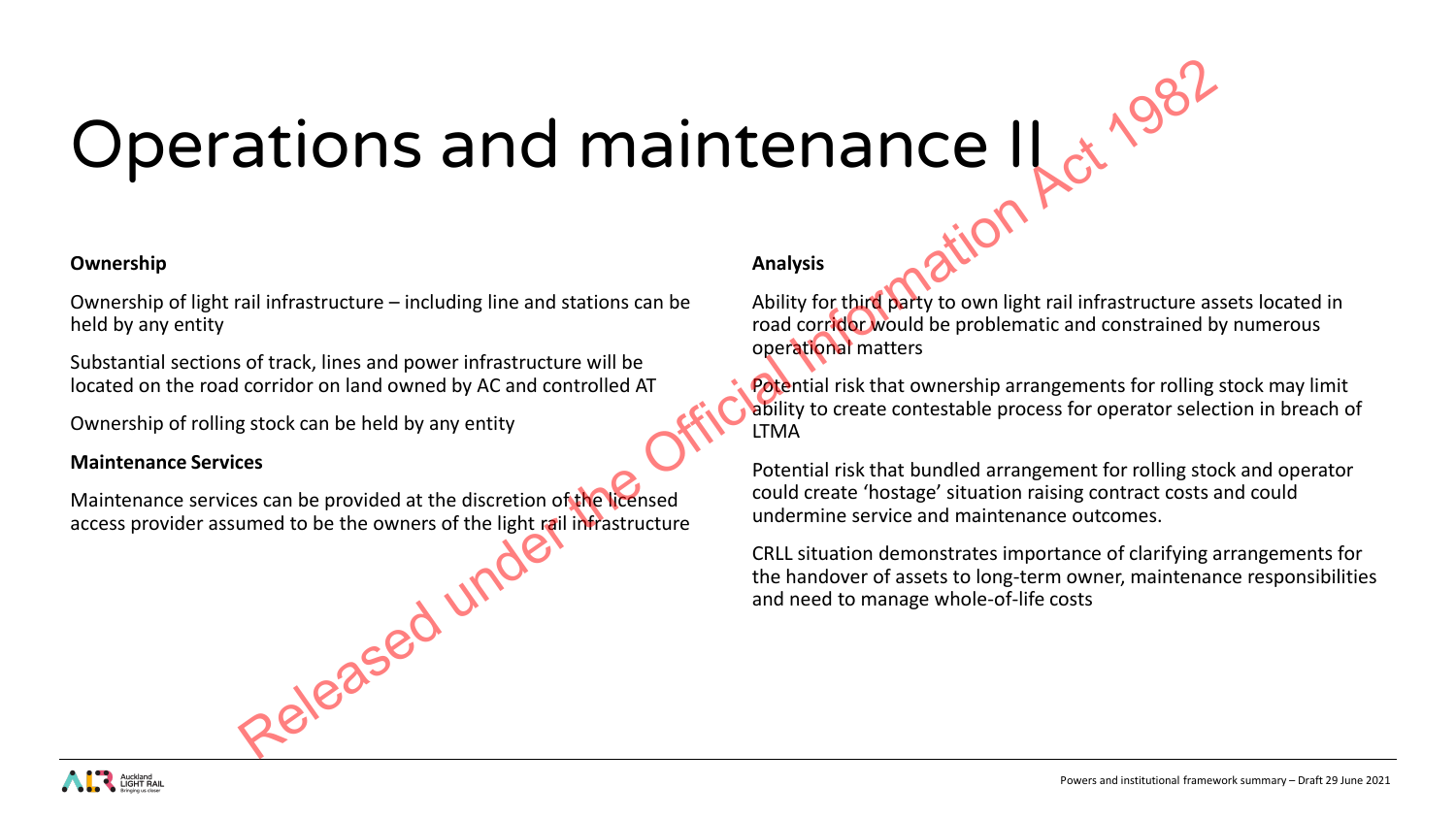# Funding and finance From Cown and Act under the Official Information CONDITION CONTINUES and the CONDITION CONTINUES with a material of the CONDITION CONTINUES INTERNATION CONTINUES INTERNATION CONTINUES IN THE CONTINUES INTERNATION CONTINUES

### **Funding**

Grant funding directly available from Crown and AC

Capital and operating funding available from NLTF via WK to approved public organisations

Local authorities typically required to provide matching funding for WK contributions on basis of FAR policy

Farebox revenue available for to public transport operating expenses

Targeted rates available for AC to meet capital and operating expenses

Development contributions (DCs) levied for infrastructure costs on new developments available to AC

IFF Act provides SPV potential access to a multi-year levy on parties who benefit from new infrastructure

Commercial opportunities available to DE noting risks attached

**Finance**

DE may have ability to raise debt financing subject to legal status

**Analysis**

Level of direct funding reflects overall budget and program allocations, as well as political priorities

Public entity must be approved to become public organisation to undertake activities that qualify for NLTF funding

AT determines policies and method for setting fares in RPTP

Targeted rates subject to statutory consultation and setting process and can only be used by local authority to meet its own infrastructure costs

DCs must be set through statutory consultation and setting process and only apply to new developments

IFF highly complex and untested, and may not work for brownfields projects and/or when beneficiaries and levy area unclear or ambiguous

IFF may not be available for public transport given existing statutory roles

AT may not be able to be a party to a DE that raised debt finance or agreed to other financial obligations (TBC)

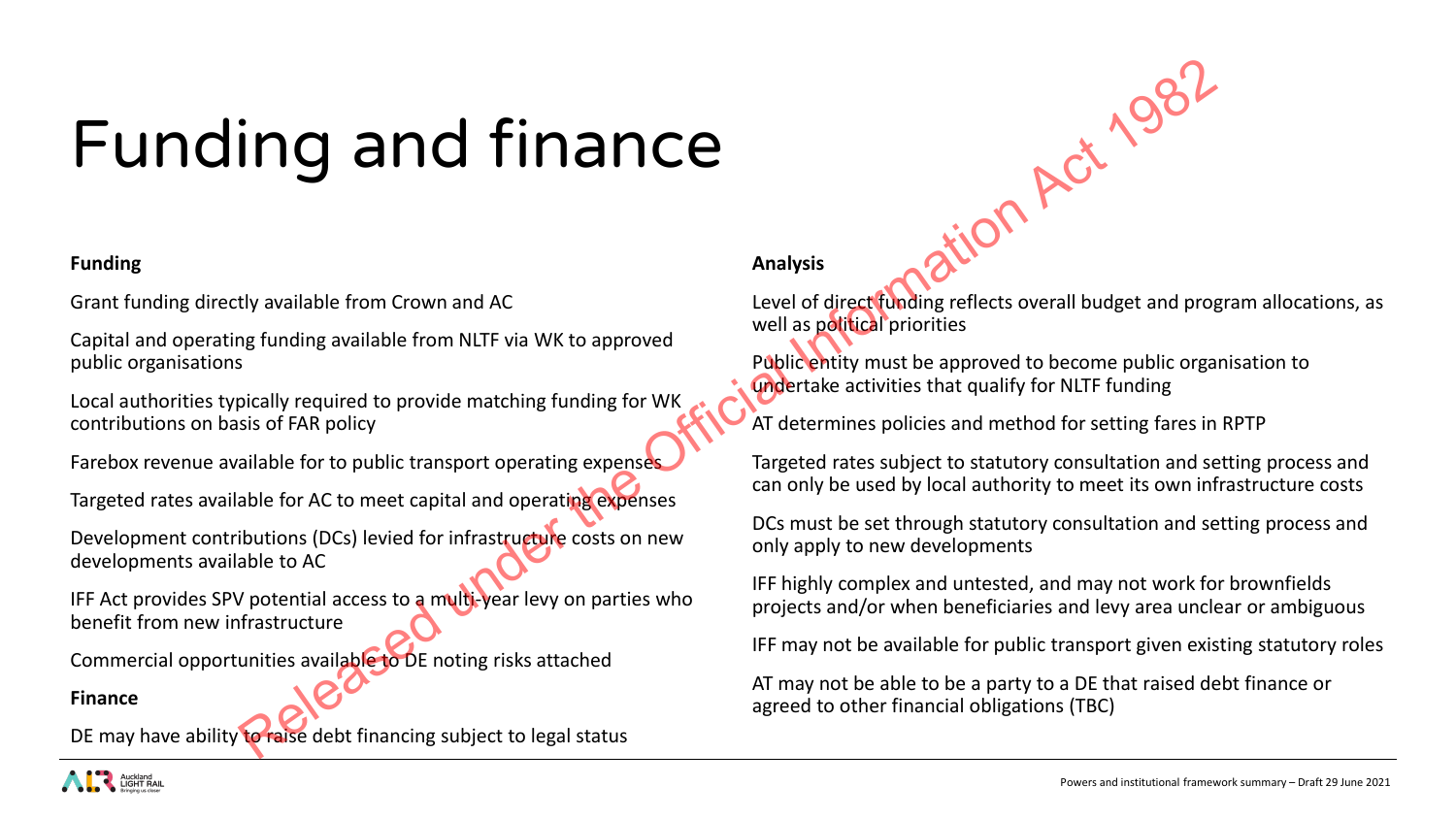### Urban development

### **Urban Development Act**

UDA grants new development powers for KO to undertake urban development projects whether on its own account, in partnership or on behalf of other parties

UDA creates a new process for specified development projects (SDP) designated by an establishment order with approval of Minister

UDA provides KO with a toolkit of powers including:

- access to expedited planning processes, including designations
- ability to act as resource consent authority and requiring authority
- ability to build, change and move infrastructure associated with SDP
- ability to act as RCA and create/amend bylaws
- tools to fund infrastructure and development activities targeted rates, DCs, and betterment payments RCA and create/amend by<br>frastructure and developm<br>betterment payments<br>and transfer powers that<br>nent - not just SDPs
- land acquisition and transfer powers that can be used for wider urban development – not just SDPs

### **Analysis**

Further analysis is required to confirm whether the UDA regime could provide a material advantage for delivery of ALR project

ilon Act 1987

A primary focus on the delivery of transport infrastructure and services would make it difficult for the ALR project to be subject to an SDP

Inclusion and integration of extensive urban development activities could strengthen case for ALR project to be facilitated by KO through an SDP

Establishment of SDP is linked to a particular geographic area, raising issues of whether an SDP could cover the entire ALR project, or be focused on particular sections such as around certain stations

UDA is an untested, large and complex Act involving multiple parties and contributing statutes

Any party including the DE could undertake BAU urban development activities using the existing RMA procedures

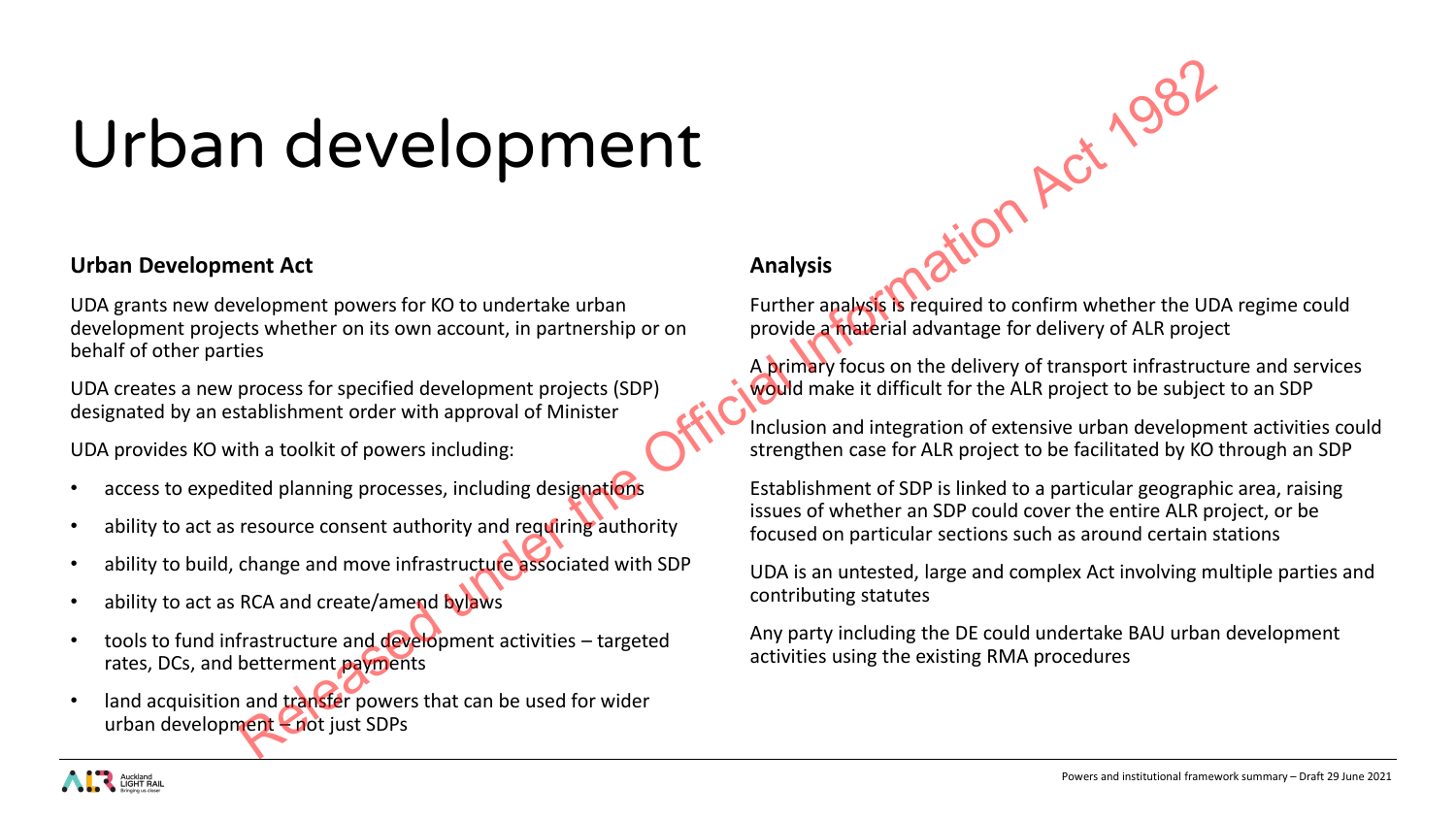### Summary

- 1. Preliminary analysis suggests DE can deliver light rail project within existing legislative framework through agencies, partnerships and commercial arrangements **THE CONSERVERS INTERFER (2008)**<br>
Next strangenents<br>
Substitute framework through agencies, partnerships and<br>
the contractopy who could contract with an o<br>
contractopy who could be a part of the Official Information Act 19
- 2. AT is the statutory decision-maker responsible for planning and consulting on public transport services in Auckland region
- 3. AT appears to be a RA for the purposes of light rail (TBC)
- 4. DE could apply to become RA and may apply to compulsorily acquire lands for public works under PWA
- 5. An assessment of what constitutes public works needs to be made on case-by-case basis noting potential issue around TOD activities
- 6. Acquisition of land using PWA likely to face significant objections with consequential cost and timing risk implications
- 7. No significant issues with consenting identified noting Minister of Environment may 'call in' the proposal
- 8. AT is the statutory decision-maker responsible for procuring and contracting public transport services in the Auckland region
- 9. AT could contract for public transport with the DE (as principal contractor) who could then subcontract with an operator
- 10. Confirmation required whether WK could be a party to an entity that provides public transport services
- Ownership of light rail infrastructure can be held by any entity, noting substantial sections of assets will be located on AC land
- 12. Grants, targeted rates and DCs, and NLTF funding potentially available to DE - but bound by various statutory processes
- 13. Value capture instruments not yet available and IFF highly complex and untested, and may not be applicable for public transport project
- 14. AT may not be able to be a party to DE that raised debt finance or agreed to other financial obligations (TBC)
- 15. Further analysis required to confirm whether the UDA regime could provide a material advantage for delivery of ALR project
- 16. KO logical agency to lead urban development activities noting difficulty for DE to acquire capability and similar powers to KO

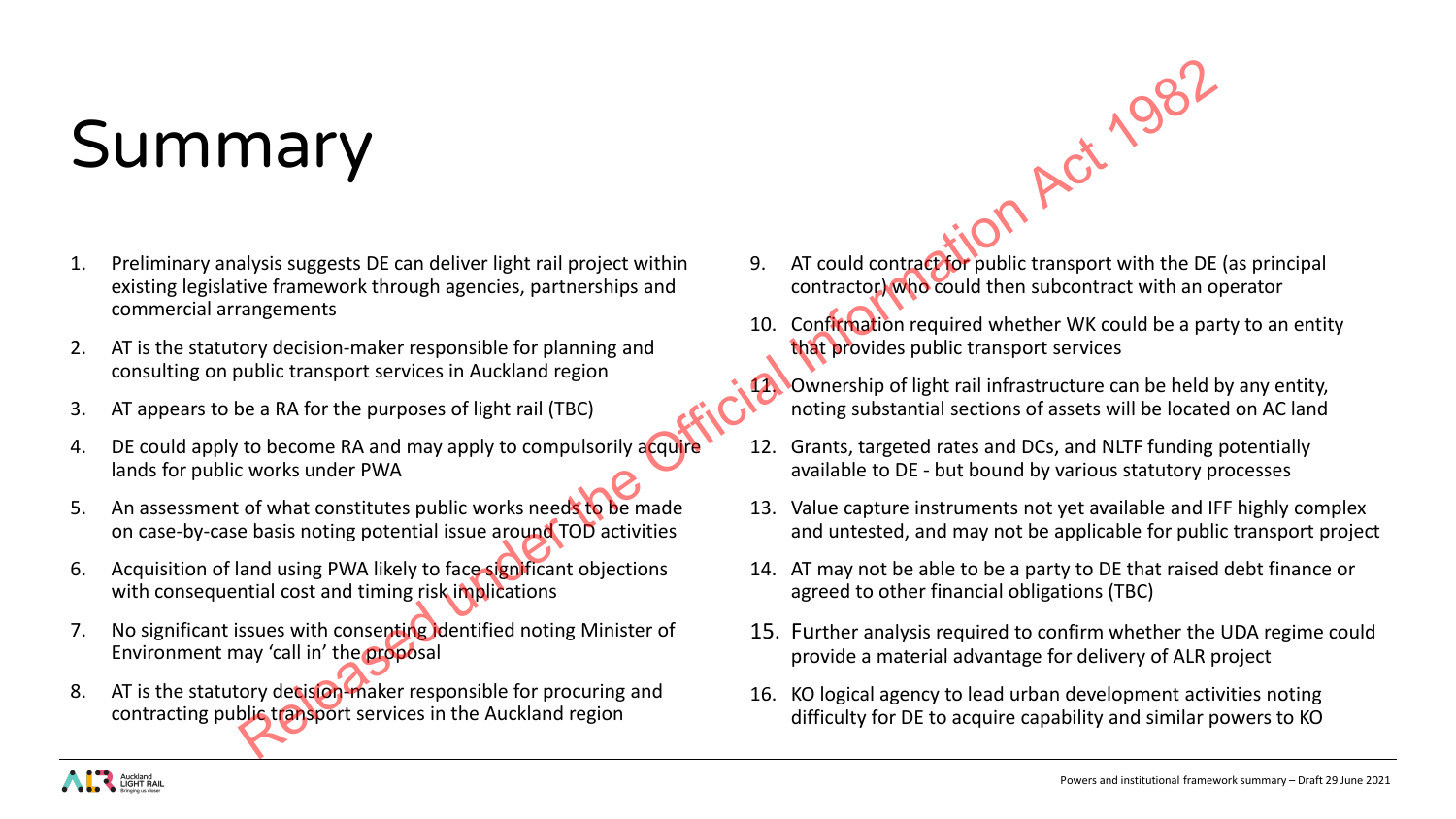100480748/4692424.2A

### **INDICATIVE SUMMARY OF KEY POWERS RELEVANT TO ALR PROJECT AND ABILITY TO ACCESS THEM**

### Key:

- 
- 
- <sup>~</sup> Entity could potentially hold power<br>
X Entity does not hold power and unable to obtain it (absent law change) **High** High difficulty **X** Entity does not hold power and unable to obtain it (absent law change)

✓ Entity holds power **Low** Low difficulty

|                   |                                |                                                                                              |          |                                                                                                                                    |                                                                         | to adjoining services                                                                                                    |                                                                         |                                                                                                     |                                             |
|-------------------|--------------------------------|----------------------------------------------------------------------------------------------|----------|------------------------------------------------------------------------------------------------------------------------------------|-------------------------------------------------------------------------|--------------------------------------------------------------------------------------------------------------------------|-------------------------------------------------------------------------|-----------------------------------------------------------------------------------------------------|---------------------------------------------|
| <b>Bylaws</b>     | Creating or<br>amending bylaws |                                                                                              |          | $\times$                                                                                                                           | $\times$                                                                | May request or<br>require bylaw<br>changes under (s.<br>176 UDA) provides<br>for KO to become<br>the corridor<br>manager | $\times$                                                                | <b>High</b><br>Bylaw making<br>powers generally<br>restricted to<br>Councils and<br><b>RCAs</b>     | <b>High</b><br>Would require<br>legislation |
| <b>Operations</b> | Operate light rail<br>network  | AT may operate<br>PT services but<br>generally<br>contracted out<br>to private<br>operators) | $\times$ | $\sim$<br>Not currently<br>provided for but<br><b>Crown Entities Act</b><br>(s112) provides for<br>amendments to<br>core functions | Could be<br>appointed by<br>AT to provide<br>and operate PT<br>services | $\times$                                                                                                                 | Could be<br>appointed by<br>AT to provide<br>and operate PT<br>services | Low<br>Anybody can<br>undertake non-<br>roading<br>infrastructure<br>works subject to<br><b>RMA</b> | N/A                                         |
|                   | Operate services               |                                                                                              | $\times$ | $\sim$<br>See above                                                                                                                | $\sqrt{}$                                                               | $\times$                                                                                                                 | $\sqrt{ }$                                                              | Low<br>Anybody can<br>undertake non-                                                                | N/A                                         |

 $1$  (being a Minister of the Crown, a local authority, or a network utility operator approved as a requiring authority under s.167 RMA)

|                            | Does entity hold power?                                                                                                                                                                     |                                                                                                                                                                                    |                                                                                                                                                                   |                                                                                                                                                                                              |                                                                                                                                                                                                                                                                               |                                                                                                                                                                                                     |                                                                                                                                                                                                                                      |                                                                                                                                                                           | If entity does not hold<br>power                                                                                                                             |                                                                                                                                                                                                                                                                              |  |
|----------------------------|---------------------------------------------------------------------------------------------------------------------------------------------------------------------------------------------|------------------------------------------------------------------------------------------------------------------------------------------------------------------------------------|-------------------------------------------------------------------------------------------------------------------------------------------------------------------|----------------------------------------------------------------------------------------------------------------------------------------------------------------------------------------------|-------------------------------------------------------------------------------------------------------------------------------------------------------------------------------------------------------------------------------------------------------------------------------|-----------------------------------------------------------------------------------------------------------------------------------------------------------------------------------------------------|--------------------------------------------------------------------------------------------------------------------------------------------------------------------------------------------------------------------------------------|---------------------------------------------------------------------------------------------------------------------------------------------------------------------------|--------------------------------------------------------------------------------------------------------------------------------------------------------------|------------------------------------------------------------------------------------------------------------------------------------------------------------------------------------------------------------------------------------------------------------------------------|--|
| A. Activity                | <b>B. Power to</b>                                                                                                                                                                          | <b>C. Crown/Minister</b>                                                                                                                                                           | <b>D. Auckland</b><br><b>Transport</b><br>(AT)                                                                                                                    | <b>E. Auckland</b><br><b>Council (AC)</b>                                                                                                                                                    | F. Waka Kotahi Link Limited                                                                                                                                                                                                                                                   | G. City Rail<br>(CRLL)                                                                                                                                                                              | H. Kāinga Ora                                                                                                                                                                                                                        | I. Other<br>delivery<br>entity                                                                                                                                            | <b>J.</b> how<br>difficult to<br>obtaining<br>benefit of<br>power from<br>an entity that<br>does hold the<br>power? (low,<br>medium,<br>high)                | <b>K.</b> how<br>difficult for<br>entity to<br>obtain the<br>power itself?<br>(low,<br>medium,<br>high)                                                                                                                                                                      |  |
| Land<br>designation        | Designate land<br>through notice of<br>requirement by a<br>requiring<br>authority <sup>1</sup> in order<br>to authorise the<br>requiring<br>authority's<br>proposed activity<br>on the land | Minister of Crown<br>defined as a requiring<br>authority under RMA                                                                                                                 | $\sim$<br>Can designate if<br>holds relevant<br>requiring<br>authority<br>status. AT<br>deemed a<br>requiring<br>authority for<br>specified<br>purposes.          | √<br>AC is a 'local<br>authority' under<br>the RMA so is a<br>requiring<br>authority.                                                                                                        | $\sim$<br>Can designate if<br>holds relevant<br>requiring authority<br>status. Is currently<br>a requiring<br>authority for<br>specified purposes<br>(not currently for<br>light rail).                                                                                       | $\sim$<br>Can designate<br>if holds<br>relevant<br>requiring<br>authority<br>status. Is<br>currently a<br>requiring<br>authority for<br>specified<br>purposes (not<br>currently for<br>light rail). | $\sim$<br>Can designate if<br>holds relevant<br>requiring authority<br>status. KO is<br>currently a requiring<br>authority for<br>activities relating to<br>an SDP (s131 UDA)                                                        | $\sim$<br>Can designate<br>if holds<br>relevant<br>requiring<br>authority<br>status                                                                                       | <b>Medium</b><br><b>Designations</b><br>may be utilised<br>by a party other<br>than the<br>requiring<br>authority only in<br><b>limited</b><br>circumstances | <b>Medium</b><br>Other than a<br>Minister or local<br>authority, an<br>entity can only<br>obtain requiring<br>authority status if<br>the entity is a<br>network utility<br>operator<br>approved as a<br>requiring<br>authority by<br>Environment<br>Minister (s.167<br>RMA). |  |
| <b>Resource</b><br>consent | Apply for and hold<br>a resource<br>consent to do<br>something that<br>would otherwise<br>be a contravening<br>activity on the<br>land                                                      |                                                                                                                                                                                    | $\checkmark$                                                                                                                                                      |                                                                                                                                                                                              | $\checkmark$                                                                                                                                                                                                                                                                  | $\checkmark$                                                                                                                                                                                        | May exercise<br>consenting functions<br>and powers<br>including land use<br>and sub-division<br>consents within SDP                                                                                                                  |                                                                                                                                                                           | Low<br>Resource<br>consents may be<br>utilised by any<br>person with the<br>permission of the<br>consent holder<br>(s.3A RMA).                               | N/A<br>Anybody can<br>apply for a<br>resource consent                                                                                                                                                                                                                        |  |
| <b>Plan</b><br>changes     | Apply for a plan<br>change so that<br>proposed activity<br>on land is not a<br>contravening<br>activity                                                                                     |                                                                                                                                                                                    | $\checkmark$                                                                                                                                                      |                                                                                                                                                                                              | $\checkmark$                                                                                                                                                                                                                                                                  |                                                                                                                                                                                                     | <b>Access to enabling</b><br>powers to<br>override/amend<br>RMA plans relevant<br>to SDP                                                                                                                                             | $\checkmark$                                                                                                                                                              | Low<br>Any person may<br>utilise the<br>amendments<br>created by way<br>of plan change                                                                       | N/A<br>Anybody can<br>apply for a plan<br>change                                                                                                                                                                                                                             |  |
| Land<br>acquisition        | Commercially<br>acquire land on<br>market                                                                                                                                                   |                                                                                                                                                                                    |                                                                                                                                                                   |                                                                                                                                                                                              |                                                                                                                                                                                                                                                                               |                                                                                                                                                                                                     |                                                                                                                                                                                                                                      | $\sqrt{}$                                                                                                                                                                 | Low<br>Anybody can<br>commercially<br>acquire land for<br>the benefit of<br>another                                                                          | N/A<br>Anybody can<br>commercially<br>acquire land                                                                                                                                                                                                                           |  |
|                            | Compulsory<br>acquire land                                                                                                                                                                  | Minister of Lands may<br>acquire land<br>compulsorily under<br>s.23 PWA (for public<br>works) or under s.224<br>PWA (for undertakings<br>of both national and<br>local importance) | $\sim$<br>May apply to<br>Minister of<br>Lands to have<br>land acquired if<br>holds relevant<br>requiring<br>authority status<br>(see cell B.1)<br>$(s. 186$ RMA) | Local authority<br>may acquire<br>land<br>compulsorily<br>under s.23 PWA<br>(for public<br>works) or under<br>s.224 PWA (for<br>undertakings of<br>both national<br>and local<br>importance) | $\sim$<br>May apply to<br>Minister of Lands<br>to have land<br>acquired if holds<br>relevant requiring<br>authority status (s.<br>186 RMA) (public<br>works) or acquire<br>as party to a s.224<br>PWA agreement<br>(undertakings of<br>both national and<br>local importance) | $\sim$<br>May apply to<br>Minister of<br>Lands to have<br>land acquired if<br>holds relevant<br>requiring<br>authority<br>status (for<br>public works)<br>(s. 186 RMA)                              | $\sim$<br>May apply to<br>Minister of Lands to<br>have land acquired<br>(for specified work)<br>(s. 253 UDA) or<br>acquire as party to<br>a s.224 PWA<br>agreement (for<br>undertakings of<br>both national and<br>local importance) | $\sim$<br>May apply to<br>Minister of<br>Lands to have<br>land acquired<br>if holds<br>relevant<br>requiring<br>authority<br>status (for<br>public works)<br>(s. 186 RMA) | <b>High</b><br>General<br>reluctance to<br>provide<br>delegations to<br>enable<br>compulsory land<br>acquisitions                                            | <b>Medium</b><br>If not Crown/local<br>authority, an<br>entity can only<br>obtain power to<br>apply to Minister<br>of Lands by first<br>becoming a<br>network utility<br>operator who has<br>requiring<br>authority status                                                   |  |
| Land<br>access             | <b>Access local roads</b><br>(e.g. to use $/$<br>occupy / stop<br>roads; relocate<br>in-road assets<br>owned by network<br>utility operators)                                               |                                                                                                                                                                                    | $\checkmark$                                                                                                                                                      | $\checkmark$                                                                                                                                                                                 | $\checkmark$<br>WK is RCA for SH<br>network                                                                                                                                                                                                                                   | $\checkmark$                                                                                                                                                                                        | If KO has roading<br>powers within a<br>project area (s. 153<br>UDA) provides for it<br>to become the<br>corridor manager                                                                                                            | $\sqrt{}$                                                                                                                                                                 | Low<br>Anybody can<br>apply to corridor<br>manager to<br>access road<br>corridor                                                                             | N/A                                                                                                                                                                                                                                                                          |  |
|                            | Undertake land<br>and stormwater<br>drainage work                                                                                                                                           |                                                                                                                                                                                    | $\checkmark$                                                                                                                                                      | $\checkmark$                                                                                                                                                                                 | $\checkmark$                                                                                                                                                                                                                                                                  | $\checkmark$                                                                                                                                                                                        | $\checkmark$<br>May construct or<br>alter non-roading<br>infrastructure (s.<br>155 UDA) within<br>project area and<br>outside to connect                                                                                             | $\checkmark$                                                                                                                                                              | Low<br>Anybody can<br>undertake non-<br>roading<br>infrastructure<br>works subject to<br><b>RMA</b>                                                          | N/A                                                                                                                                                                                                                                                                          |  |